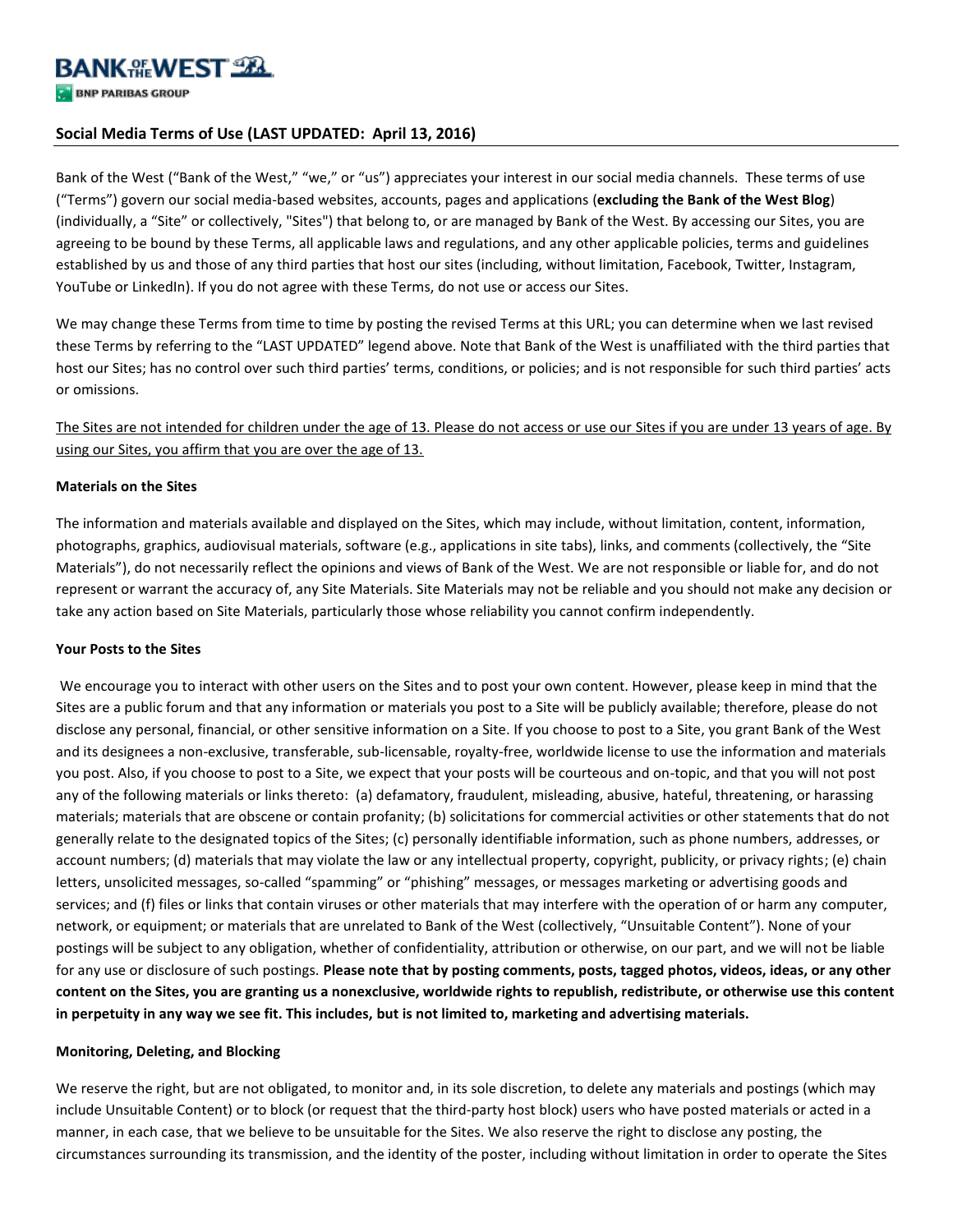properly, to protect Bank of the West, its affiliated companies, and other Site users, and to comply with legal obligations or governmental requests.

## **Questions about Our Products or Services**

The Sites are not the best way to inform us if you need assistance with one of our products or services. To reach Bank of the West Customer Service, call 1-800-488-BANK (2265), TDD 1-800-659-5495 or email us [here.](https://www.bankofthewest.com/customer-service/contact-personal/email-personal.html) As a reminder, **please do not post any of your specific account details or other personal information.** We will never ask you to provide this type of information through this site or any other type of public channel. We are not responsible or liable for any information it provides in response to, or any failure or delay in responding to, any questions, comments or other materials posted to a Site.

## **Intellectual Property**

The trademarks, trade names, and service marks (the "Marks") used on the Sites belong to Bank of the West or to various other parties. Nothing contained on the Sites grant or should be construed as granting any license or right to make commercial use of any Bank of the West or third party Marks without such party's prior written permission. No one is authorized to use any of the Marks in any manner without the prior express written permission of the owner of the Mark.

## **User License**

The content provided on our Sites is owned or licensed by Bank of the West, unless otherwise indicated. This is a license grant, not a transfer of title, and under this license you may not: (a) modify or copy the Site Materials except as otherwise provided; (b) use the Site Materials for any commercial purpose, or for any public display (commercial or non-commercial); (c) remove any copyright or other proprietary notices from the Site Materials; or (d) transfer the Site Materials to another person or mirror the Site Materials on any other server or system.

# **Sweepstakes, Contests and Similar Promotions**

Any sweepstakes, contest, raffles, and other promotions made available through the Sites ("Promotions") may be governed by specific rules that are separate from these Terms. By participating in any such Promotion, you agree to become subject to those rules, which may vary from the terms and conditions set forth herein. With respect to any Promotion, in the event of any conflict between the terms and conditions of a Promotion and these Terms, the Promotion terms and conditions shall govern.

## **Violate or Attempt to Violate the Security of the Sites**

Any such violations may result in criminal and/or civil penalties against you. We may investigate any suspected violation and if a criminal violation is suspected, we will cooperate with law enforcement agencies in their investigations. Under no circumstances shall you: (a) misrepresent your identity or affiliation in any way; (b) restrict, discourage, or inhibit any person from using the Sites, disclose personal information obtained from the Sites, or collect information about users of the Sites; (c) reverse engineer, disassemble or decompile any section or technology on the Sites, or attempt to do any of the foregoing; (d) gain unauthorized access to the Sites or computers or websites connected or linked to the Sites; and (e) launch or use any automated system, including without limitation, "robots", "spiders", or "offline readers", that access the Sites in a manner that sends more request messages to our servers in a given period of time than a human can reasonably produce in the same period by using a conventional web browser.

## **Disclaimer of Warranties**

We make no guarantees or warranties of any kind, express or implied, regarding the Sites or any Site Materials. Your access to and use of the Sites and the Site Materials is at your own risk. All Site Materials are provided "AS IS" and we are not responsible for their use or misuse. Access to the Sites from locations where the Sites or the Site Materials may be illegal is prohibited, and you are responsible for compliance with applicable local laws.

WITHOUT LIMITING THE GENERALITY OF THE FOREGOING, WE DISCLAIM, TO THE MAXIMUM EXTENT PERMITTED BY LAW, ANY AND ALL (A) WARRANTIES OF MERCHANTABILITY OR FITNESS FOR A PARTICULAR PURPOSE (INCLUDING SUITABILITY OF THE SITES OR SITE MATERIALS FOR YOUR NEEDS OR REQUIREMENTS OR THOSE OF ANY OTHER PERSON); (B) WARRANTIES AGAINST INFRINGEMENT OF ANY THIRD PARTY INTELLECTUAL PROPERTY OR PROPRIETARY RIGHTS; (C) WARRANTIES RELATING TO THE ACCURACY, RELIABILITY,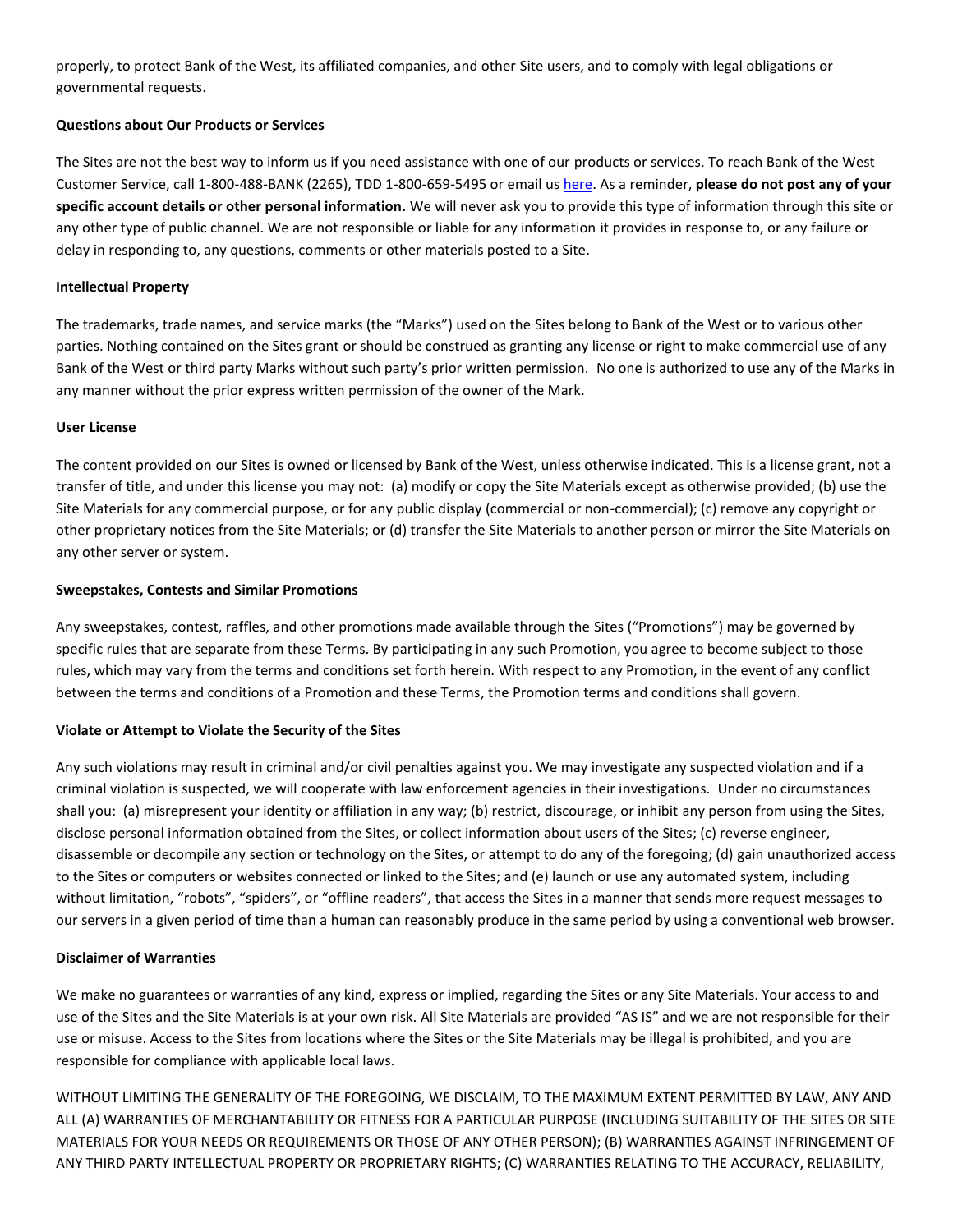CORRECTNESS OR COMPLETENESS OF THE SITES OR ANY SITE MATERIALS; (D) WARRANTIES RELATING TO THE OPERATION OF THE SITES (INCLUDING DELAYS, INTERRUPTIONS, ERRORS, VIRUSES, DEFECTS OR OMISSIONS); (E) WARRANTIES OTHERWISE RELATING TO PERFORMANCE, NONPERFORMANCE OR OTHER ACTS OR OMISSIONS BY US OR ANY THIRD PARTY; AND (F) WARRANTIES THAT MAY ARISE FROM COURSE OF DEALING, COURSE OF PERFORMANCE OR USAGE OF TRADE. Applicable law may not allow the exclusion of implied warranties, so the above exclusions may not apply to you. BANK OF THE WEST AND ITS PARENT, AFFILIATES, LICENSORS, SUPPLIERS, ADVERTISERS, SPONSORS, AND AGENTS (COLLECTIVELY WITH BANK OF THE WEST, THE "BANK OF THE WEST ENTITIES") DO NOT WARRANT THAT YOUR USE OF THE SITES OR SITE MATERIALS WILL BE UNINTERRUPTED, ERROR-FREE OR SECURE, THAT DEFECTS WILL BE CORRECTED, OR THAT THE SITES OR THE SERVER(S) ON WHICH THE SITES ARE HOSTED ARE FREE OF VIRUSES OR OTHER HARMFUL COMPONENTS. YOU ACKNOWLEDGE THAT YOU ARE RESPONSIBLE FOR OBTAINING AND MAINTAINING ALL TELEPHONE, COMPUTER HARDWARE AND OTHER EQUIPMENT NEEDED TO ACCESS AND USE THE SITES, AND ALL CHARGES RELATED THERETO. YOU ASSUME ALL RESPONSIBILITY AND RISK FOR YOUR USE OF THE SITES AND THE SITE MATERIALS AND YOUR RELIANCE THEREON. NO OPINION, ADVICE, OR STATEMENT OF BANK OF THE WEST OR ANY OTHER BANK OF THE WEST ENTITY, OR OF ANY FAN, USER, OR VISITOR OF OR TO THE SITES, WHETHER MADE ON THE SITES OR USING ANY SITE MATERIALS (SUCH AS SOFTWARE AVAILABLE THROUGH THE SITES), SHALL CREATE ANY WARRANTY.

# **Limitation of Liability**

NEITHER BANK OF THE WEST NOR ANY OTHER BANK OF THE WEST ENTITY, NOR OUR OR THEIR DIRECTORS, OFFICERS, EMPLOYEES, CONSULTANTS, AGENTS OR OTHER REPRESENTATIVES, ARE RESPONSIBLE OR LIABLE FOR ANY INDIRECT, INCIDENTAL, CONSEQUENTIAL, SPECIAL, EXEMPLARY, PUNITIVE OR OTHER DAMAGES (INCLUDING, WITHOUT LIMITATION, DAMAGES FOR LOSS OF BUSINESS, LOSS OF DATA OR LOST PROFITS), UNDER ANY CONTRACT, NEGLIGENCE, STRICT LIABILITY OR OTHER THEORY ARISING OUT OF OR RELATING IN ANY WAY TO THE SITES, MARKS, ANY SITE MATERIALS, OR ANY SITE OR SERVICE LINKED FROM THE SITES. YOUR SOLE REMEDY FOR DISSATISFACTION WITH ANY OF THE FOREGOING IS TO STOP USING THE APPLICABLE SITE OR CONTENT. THE SOLE AND EXCLUSIVE MAXIMUM LIABILITY OF BANK OF THE WEST FOR ALL DAMAGES, LOSSES AND CAUSES OF ACTION, WHETHER IN CONTRACT, TORT (INCLUDING, WITHOUT LIMITATION, NEGLIGENCE) OR OTHERWISE, SHALL BE THE TOTAL AMOUNT PAID BY YOU, IF ANY, TO BANK OF THE WEST TO ACCESS THE SITES. Some states do not allow the exclusion or limitation of incidental or consequential damages, so the above limitation or exclusion may not apply to you.

## **Indemnification**

You agree to indemnify Bank of the West and our affiliates and agents from any third-party lawsuits, claims, demands, damages, liabilities, and costs and expenses (including reasonable attorneys' fees) arising out of or related to your use of the Sites, or your breach or alleged breach, of the covenants, representations or warranties of these Terms.

## **Privacy**

With respect to content collected through our Sites, we follow the applicable privacy policies of the third-party hosts of our Sites. Please note that these third parties have their own terms and conditions and privacy policies.

## **Third Party Links**

Some links on the Sites may link to third-party sites. Such links are provided solely as a convenience to you. If you use these links, you will leave the applicable Site. You understand that when going to a third-party web site, that site is governed by the third party's privacy policy and terms of use, and the third party is solely responsible for the content and offerings presented on its website. We are not obligated to review such third-party websites, do not control such third-party websites, and are not responsible for any such third-party websites or their content (or the products, services, or content available through the same). Thus, we do not endorse or make any representations about such third-party websites, any information, software, products, services, or materials found there or any results that may be obtained from using them. If you decide to access any of the third-party websites linked to from the Sites, you do so entirely at your own risk.

## **Linking to the Sites**

You may create links to our Sites from other websites, but only in accordance with the following terms and in compliance with all applicable laws. Absent our written authorization otherwise, a website that links to the Sites: (a) may link to, but shall not replicate,